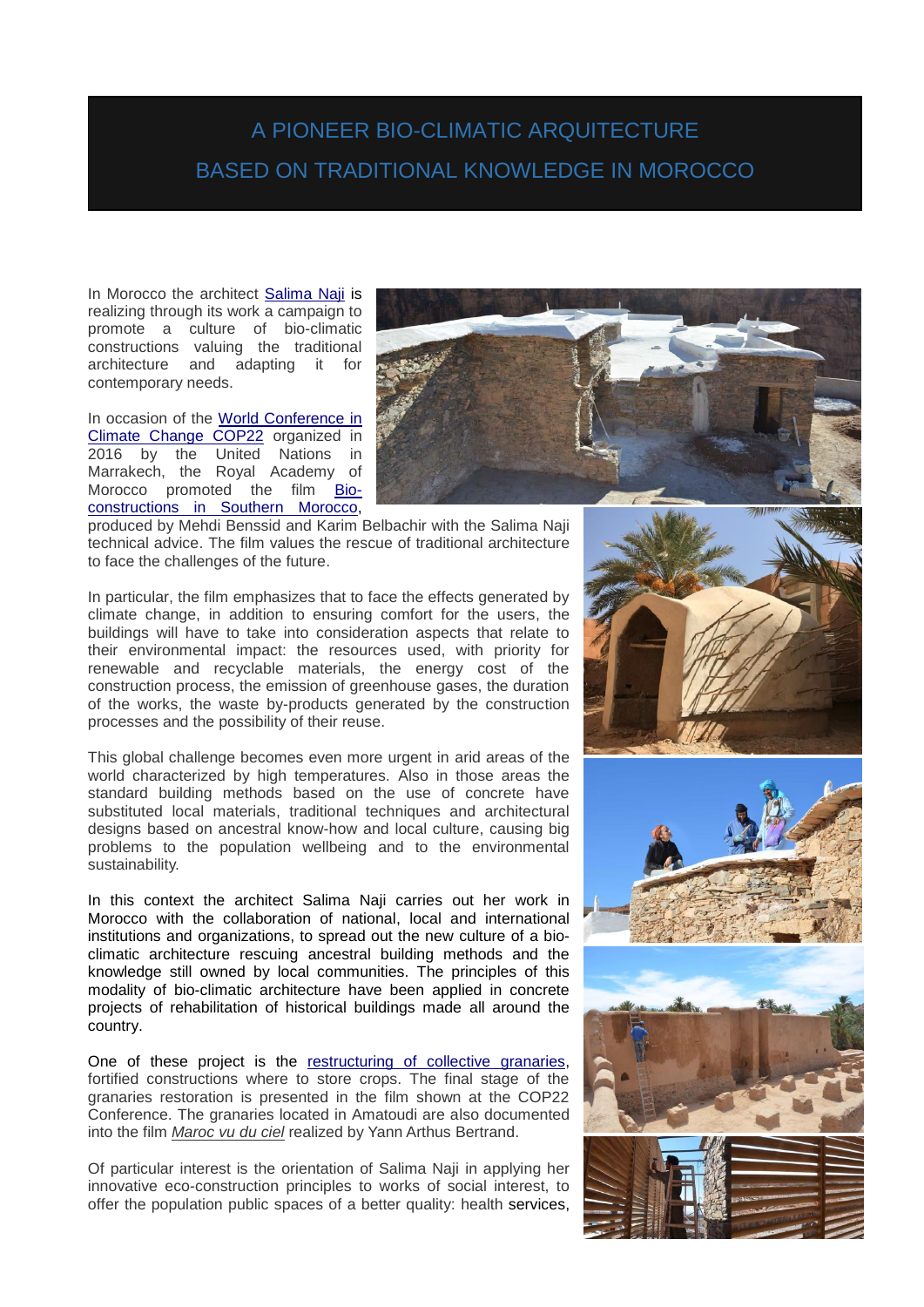maternity homes, cultural centres, libraries, schools. In all the works the technologies and the traditional architectural designs allowing to substitute the mechanical ventilation or air conditioning are rescued, providing the users with a higher comfort in using the services.

The works carried out by Salima Naji in different places of Morocco present the following common characteristics:

- The use of local materials: earth, *adobe* bricks, stone, lime, wood, palm stems or other fibres to be used in eco-constructions that need the traditional artisan's knowledge. The use of cement is reduced to the minimum required by national laws for public buildings.
- The rescue of the traditional architectural forms for a bio-climatic design that allows to generate healthy and pleasant spaces reducing energy consumption to a minimum: natural ventilation, passive cooling, recovery of free heat inputs and thermal inertia.
- The works are realized with local workers and artisans who bring their knowledge of the traditional architecture of the place. The perspective is to promote new local productive chains for ecological constructions that can form a new generation of artisans and create quality jobs for young people.

Recognized by prestigious national and international awards in topics of sustainable architecture, the architect is inspired by the thought and work of the great [Egyptian architect Hassan Fathy](https://en.wikipedia.org/wiki/Hassan_Fathy) valuing the knowledge of local artisans to create a modern architecture that meets the needs of today and face the challenges of sustainability facing climate change.

The architect Salima Naji is among the signatories of the [Manifesto](https://www.frugalite.org/fr/le-manifeste.html)  [for a happy frugality: Architecture and development of urban and rural](https://www.frugalite.org/fr/le-manifeste.html)  [territories,](https://www.frugalite.org/fr/le-manifeste.html) seeing in this initiative an instrument to generalize the practices underway in Morocco to build healthy, pleasant and environmentally sustainable buildings, rescuing the traditional knowledge of the territories.

On her web page it is possible to find very interesting documents presenting the projects implemented, the technologies and the working methods adopted.

## **To know more**

[Salima Naji web](http://www.salimanaji.org/) page

[Salima Naji in Facebook](https://fr-fr.facebook.com/Salima-Naji-214087665440465/)

[Collective granaries project](http://www.salimanaji.org/salima_naji/greniers_collectifs/)

[Maternity House in Ameditions.net web](http://ameditions.net/accueil/maison-de-la-maternite-une-construction-bio-climatique-contemporaine-tissint-commune-rurale-province-de-tata/) page

[World Conference in Climate Change COP22 in Wikipedia](https://en.wikipedia.org/wiki/2016_United_Nations_Climate_Change_Conference)

Film [Eco-construction-dans-le-sud-du-Maroc](http://bioclimaroc.ma/leco-construction-dans-le-sud-du-maroc-le-film/) in bioclimaroc.ma

[Film Maroc vu du ciel in Facebook](https://www.facebook.com/100010925719146/videos/495704610803725/)

[Article in culturebox.francetvinfo.fr](https://culturebox.francetvinfo.fr/arts/architecture/le-combat-de-l-architecte-marocaine-salima-naji-pour-la-pierre-contre-le-ciment-264755)

[Article in blog.convergence.link](http://blog.convergence.link/2017/11/maroc-larchitecte-salima-naji-reconcilie-modernite-et-tradition/)